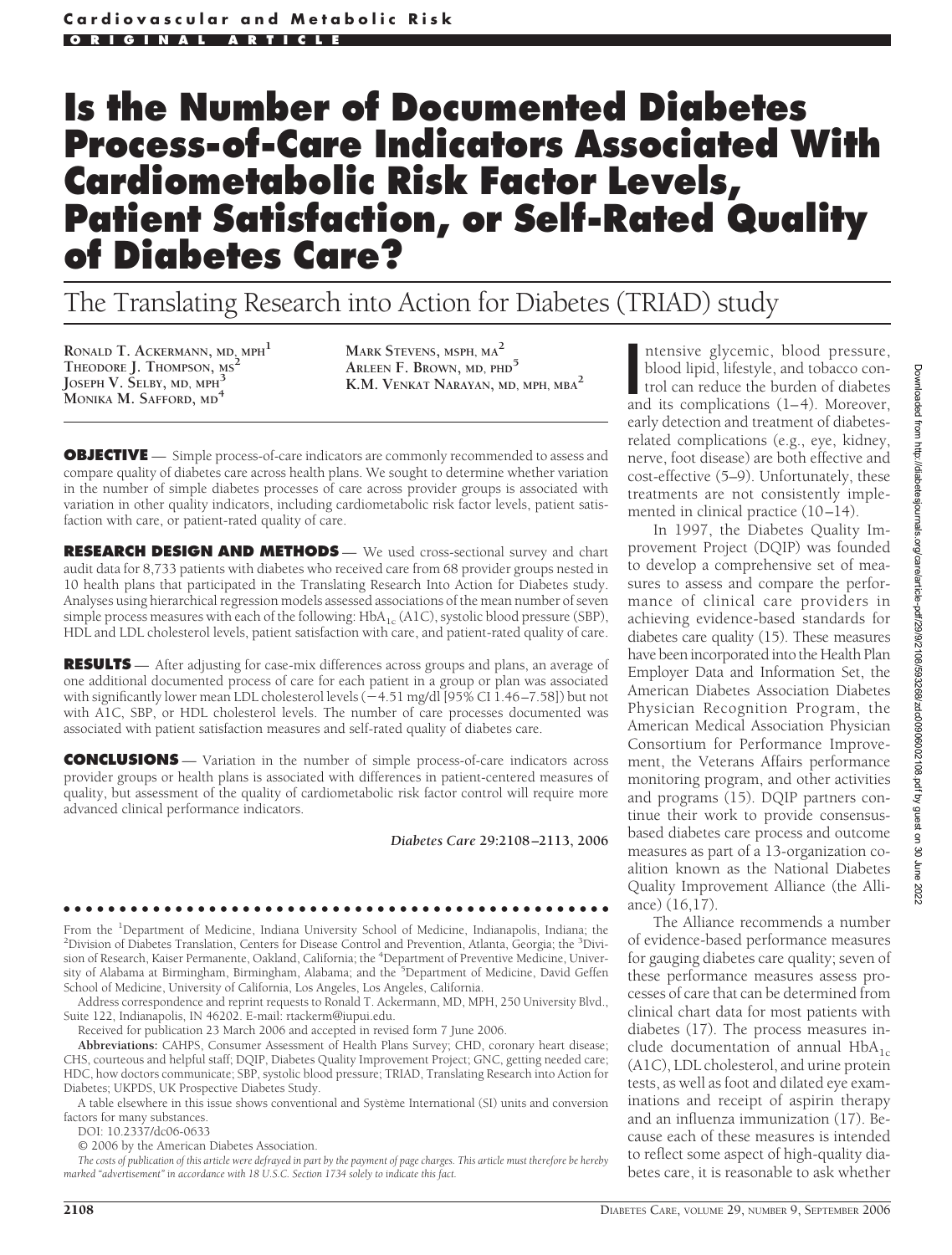the sum of these individual measures is predictive of overall quality of care at the group level. We sought to determine if variation across groups in the sum of seven equally weighted simple process measures is associated with variation in average cardiometabolic risk factor levels and other aspects of quality, including satisfaction with care and self-rated quality of care for patients with diabetes.

# **RESEARCH DESIGN AND**

**METHODS** — The Translating Research into Action for Diabetes (TRIAD) study is a multicenter prospective study to identify successful strategies and modifiable barriers to optimal diabetes care. The design of TRIAD has been previously described (18). TRIAD enrolled patients with diabetes from six research centers collaborating with 10 health plans that serve  $\sim$ 180,000 adults with diabetes in six U.S. regions. Eight of the health plans contracted, with a total of 68 provider groups, to deliver care to enrolled patients. Three plans covered some or all patients through contracts with individual physicians, without provider group involvement. This study used baseline TRIAD patient survey and chart review data to conduct cross-sectional analyses of associations between processes of care and patient-level cardiovascular and metabolic (cardiometabolic) risk factor levels and other indicators of diabetes care quality.

The TRIAD patient cohort was a stratified random sample of English- or Spanish-speaking adults with diabetes who were living in the community, were not pregnant, and were continuously enrolled and had filed claims with one of the 10 participating health plans during the 18 months before the start of the study. Patients from provider groups with  $<$  50 patients with diabetes were excluded.

Participating patients completed a computer-assisted telephone interview or mailed survey between July 2000 and October 2001 and agreed to have their medical records reviewed. Surveys were completed by 11,922 (91%) of eligible respondents. Some potentially eligible patients could not be reached. If patients who were unreachable had the same rate of eligibility as those successfully contacted, the survey response rate would have been 69% (19). Centrally trained reviewers used standardized data collection software to abstract process measures, indicators of comorbidity, and cardiometabolic risk factor levels from medical records. Interrater reliability  $(\kappa)$  for the main quality measures ranged from 0.86 to 0.94. This analysis includes participants who responded to our baseline survey and for whom medical records could be obtained  $(n = 8,733)$ .

We collected information about process measures of diabetes care, cardiometabolic risk factor levels, patient satisfaction scores, and self-rated quality of diabetes care using patient survey and chart review data sources. Process measures included documentation of A1C, LDL cholesterol, and urine protein tests, as well as foot and dilated eye examinations and receipt of aspirin therapy and influenza immunization during the preceding 12 months. These measures either closely resemble the Alliance (previously DQIP) accountability measures (16,17) or were developed specifically for TRIAD, following DQIP criteria (17,20,21). The first three indicators were determined exclusively from chart review; the remaining four were based on evidence from both the chart review and the patient survey. Chart reviewers abstracted patient chart data for the 12-month period preceding the baseline survey. We then summed the results for individual processes to construct a 0- to 7-point "process score" to reflect the total number of processes performed.

The patient survey collected information about satisfaction with care using items developed for the Consumer Assessment of Health Plans Survey (CAHPS) (22). From these items, we constructed validated scales for perceptions about courteous and helpful office staff (CHS; two questions about respect and helpfulness showed by the office staff) and how well doctors communicate (HDC; four questions about the effectiveness of communication by doctors and time spent by doctors) (22,23). The survey also included items from the CAHPS gettingneeded-care scale (GNC; four questions about ease of receiving and choices in primary and specialty care). However, 46% of respondents did not answer the GNC item regarding problems getting a personal doctor or nurse because the health plan did not offer either. Similarly, 48% did not answer the GNC item about problems getting a specialist referral because neither the patient nor physician perceived a need to see a specialist. Therefore, we constructed a modified GNC score that included the remaining items about *1*) problems getting care thought

necessary and *2*) problems with delays in getting needed care because of delays in health plan approval. CAHPS items included in the CHS and HDC scales offer four response options: never, sometimes, usually, or always. We followed recommended CAHPS analysis methods by collapsing the "never" and "sometimes" options into a single category to construct a three-item response (23). We analyzed each scale as the sum of all included items rather than an average item score. Response ranges were 2–6 for CHS, 4–12 for HDC, and 2–6 for the modified GNC scores. We assessed self-rated quality of diabetes care using the following question: "Over the past twelve months, how would you rate the quality of care you received for your diabetes?" Response options included excellent, very good, good, fair, and poor and were coded on a 1- to 5-point scale (poor  $= 1$ ).

Chart abstractors also collected information about cardiometabolic risk factor levels for the period of 12 months before the patient survey. Measures included levels for last A1C, last LDL cholesterol, last HDL cholesterol, and last systolic blood pressure (SBP) values. We combined individual risk factor levels with information about age, sex, race/ethnicity, and duration of diabetes diagnosis to calculate the UK Prospective Diabetes Study (UKPDS) 10-year predicted probability for a coronary heart disease (CHD) outcome (24–26). This risk engine was developed to predict CHD outcomes in adult patients with type 2 diabetes who do not have preexisting cardiovascular disease. Because 20% of the TRIAD patient cohort had preexisting cardiovascular disease, we used UKPDS scores only to represent a more composite health outcome and not to provide valid predictions of absolute CHD risk in all patients.

The patient survey provided information about participant income, education, a four-level diabetes treatment variable (diet controlled, oral agents only, oral agents and insulin, or insulin alone), and health status as assessed using the Short Form-12 mental and physical component subscores (27). We used chart data about other conditions and current therapy to construct the Charlson index of comorbidity (28,29) and an additional measure of cardiovascular comorbidity that indicates a history of myocardial infarction, stroke, or coronary or carotid revascularization.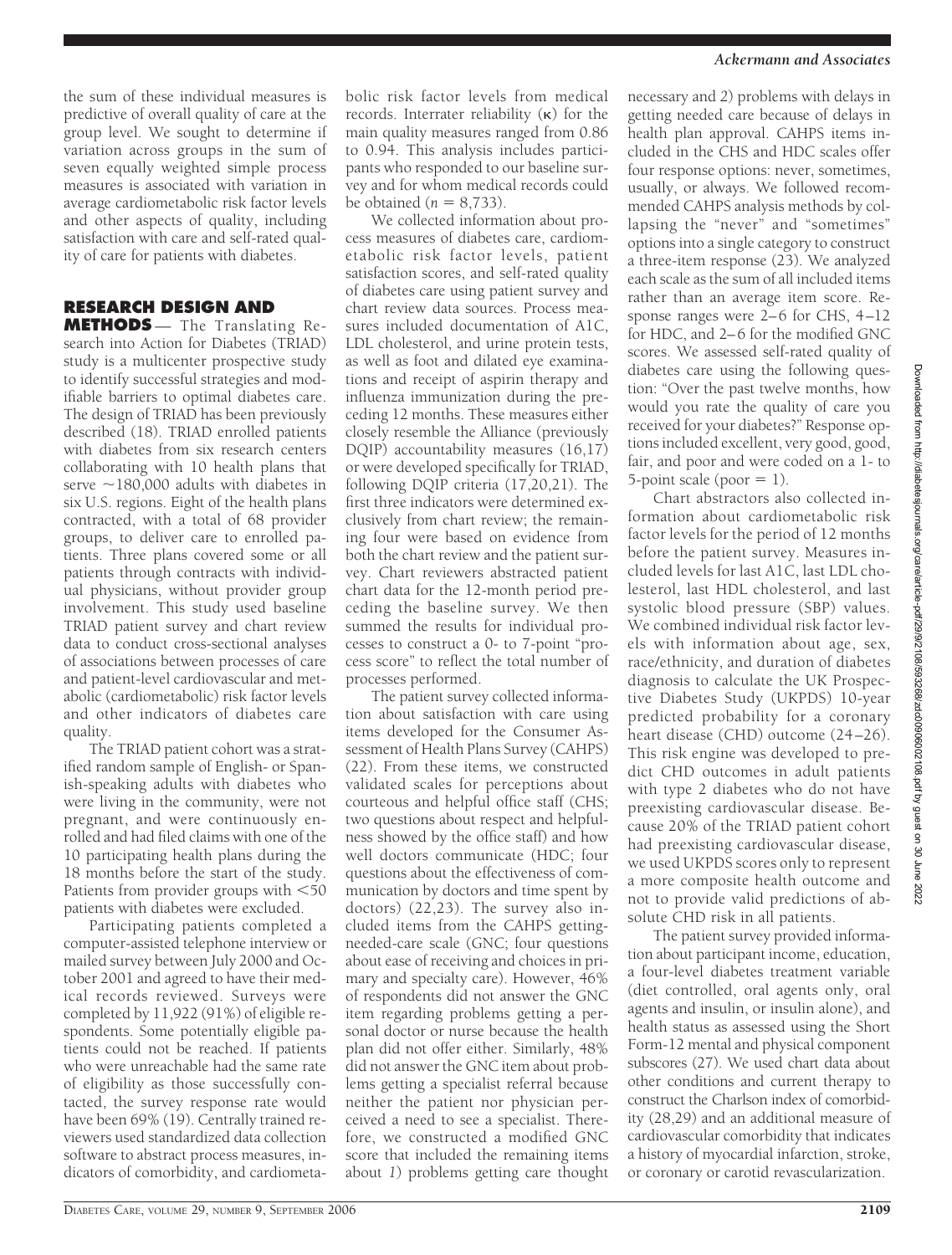### **Table 1—***Characteristics of participants*

| $\boldsymbol{n}$                                | 8,733*          |  |
|-------------------------------------------------|-----------------|--|
| Female (%)                                      | 54              |  |
| Race/ethnicity (%)                              |                 |  |
| Hispanic                                        | 16              |  |
| Black non-Hispanic                              | 17              |  |
| White non-Hispanic                              | 42              |  |
| Asian or Pacific Islander<br>16                 |                 |  |
| Other                                           | 9               |  |
| Education (%)                                   |                 |  |
| Less than a high school                         | 24              |  |
| level                                           |                 |  |
| High school graduate                            | 29              |  |
| Greater than a high school                      | 47              |  |
| $ $ evel                                        |                 |  |
| Annual income (%)                               |                 |  |
| $<$ \$15,000                                    | 32              |  |
| \$15,000 to \$39,999                            | 31              |  |
| \$40,000 to \$74,999<br>23                      |                 |  |
| $>>$ \$75,000                                   | 15              |  |
| Age (years)                                     | $60.8 \pm 12.9$ |  |
| Duration of diabetes (years)<br>$12.4 \pm 11.0$ |                 |  |
| Charlson index†                                 | $2.3 \pm 1.6$   |  |
| BMI $(kg/m2)$                                   | $31.1 \pm 7.3$  |  |
| Diabetes treatment (%)                          |                 |  |
| Insulin only                                    | 19              |  |
| Insulin and oral                                | 12              |  |
| medications                                     |                 |  |
| Oral medications only                           | 61              |  |
| No medications                                  | 8               |  |

Data are percent or means  $\pm$  SD.  $*$  Excludes participants without baseline chart data (3,107) or missing exposures (3,107 missing all exposures, plus 87 additional participants missing only influenza vaccination). †Higher score indicates a greater level of comorbidity.

## Data analyses

We used hierarchical linear models (30) to estimate associations between processof-care scores and cardiometabolic risk factor levels, satisfaction scales, selfreported quality of care, and UKPDS 10 year CHD risk score. Models were adjusted for demographic and health characteristics and accounted for clustering of observations in provider groups or health plans. Models with A1C as the dependent variable also adjusted for differences in laboratory assays across sites by subtracting the upper limit of normal from the A1C value for each test. From the models, we calculated marginal posterior predictions of intermediate outcomes by process score. Thus, although we performed all analyses using data at the individual patient level, we report associations of process summary scores with average outcomes at the providergroup level. For patients who received primary diabetes care from providers not belonging to a provider group, associa-

tions are presented as a group effect at the health plan level. This data structure produced 71 group/plan clusters (68 provider groups plus 3 health plans with direct provider contracting). We reported effects at the group/plan level so that we could examine whether the mean number of care processes for a group or plan were related to average cardiometabolic risk factor levels or to satisfaction or quality of care ratings, while adjusting for various case-mix differences across individual patients.

Models were fit using Bayesian methods (31), as implemented in MLwiN (30). Marginal posterior predictions are expected values for a given outcome obtained from setting the covariates to their mean value (except the process score), setting random effects to 0, and averaging over the posterior distribution.

Eight percent or less of the values for the age, race, sex, treatment, diabetes duration, education, and general state of health variables were missing. Income was missing in 11% of cases. Missing values for all these variables were singly imputed using the transcan function in S-Plus (32). Each variable was predicted as a function of all other variables. Imputation was not performed for the process score or for dependent variables.

The institutional review boards at all translational research centers reviewed and approved the TRIAD study protocol, and all participants provided informed consent.

**RESULTS** — TRIAD participants encompassed a wide distribution of demographic and health-related characteristics (Table 1), and these characteristics varied considerably across provider groups and health plans (data not shown). Compared with TRIAD participants without available chart records, patients included in this study did not significantly differ with respect to mean duration of diabetes, BMI, or physical or mental component summary subscales of the Short Form-12.

A majority of participants had documentation of five or more of the seven process-of-care measures (Table 2). Documentation of a glycemic assessment (i.e., A1C) and foot examination were most common, whereas aspirin advice or use was less commonly documented. There was only modest variation in mean number of care processes across groups. The mean of group means for the process-ofcare summary score was 5.03, with an SD of only  $\pm 0.44$ .

**Table 2—***Diabetes processes of care, cardiovascular risk factor levels, and patient-rated satisfaction and quality of care among TRIAD participants*

| Process-of-care characteristic                  | Participants        |
|-------------------------------------------------|---------------------|
| n                                               | 8,733*              |
| Mean of group/plan means<br>for the sum of care | $5.0 \pm 0.4$       |
| processes                                       |                     |
| $(n = 71)$ †                                    |                     |
| Mean of individual patient                      | $5.1 \pm 1.5$       |
| sums of care processes†                         |                     |
| Distribution of individual                      |                     |
| sums of care processes                          |                     |
| $(\% )$                                         |                     |
| 0<br>1                                          | 0<br>$\overline{2}$ |
|                                                 | $\overline{4}$      |
| $\overline{2}$<br>$\overline{\mathbf{3}}$       |                     |
| $\overline{4}$                                  | 8                   |
|                                                 | 16                  |
| 5                                               | 24<br>28            |
| 6<br>$\overline{7}$                             | 19                  |
| Assessment of individual                        |                     |
| processes of care (%)                           |                     |
| LDL cholesterol assessed,                       | 69                  |
| allowing for high                               |                     |
| triglyceride values#                            |                     |
| Proteinuria assessed                            | 78                  |
| Aspirin advised or                              | 54                  |
| recorded                                        |                     |
| Eye exam performed                              | 78                  |
| Foot exam performed                             | 84                  |
| Glycemic control assessed                       | 85                  |
| (i.e., A1C)                                     |                     |
| Influenza immunization                          | 65                  |
| Cardiometabolic risk factor                     |                     |
| levels                                          |                     |
| Last A1C test (%)                               | $8.2 \pm 2.1$       |
| Last SBP (mmHg)                                 | $136.2 \pm 19.0$    |
| Last DBP (mmHg)                                 | $76.8 \pm 11.1$     |
| Last HDL cholesterol value                      | $46.9 \pm 13.2$     |
| (mg/dl)                                         |                     |
| Last LDL cholesterol value                      | $112.3 \pm 33.8$    |
| (mg/dl)                                         |                     |
| Patient satisfaction scales                     |                     |
| CHS (2-6 scale)                                 | $5.5 \pm 1.0$       |
| GNC (2-6 scale)                                 | $5.6 \pm 0.8$       |
| HDC (4-12 scale)                                | $10.6 \pm 2.1$      |
| Quality-of-care rating                          | $2.1 \pm 1.0$       |
| $(1-5 \text{ scale})\$                          |                     |

Data are means  $\pm$  SD unless otherwise indicated.\*Excludes participants without baseline chart data (3,107) or missing exposures (3,107 missing all exposures, plus 87 additional participants missing only influenza vaccination). †Sums of care processes from a 0- to 7-point scale (see text for details). ‡Participants with missing LDL cholesterol values because of triglyceride values 400 mg/dl were removed from the denominator. §Likert-style rating system:  $1 =$ 'poor;' 2 = 'fair;' 3 = 'good;' 4 = 'very good;' 5 = 'excellent.' DBP, diastolic blood pressure.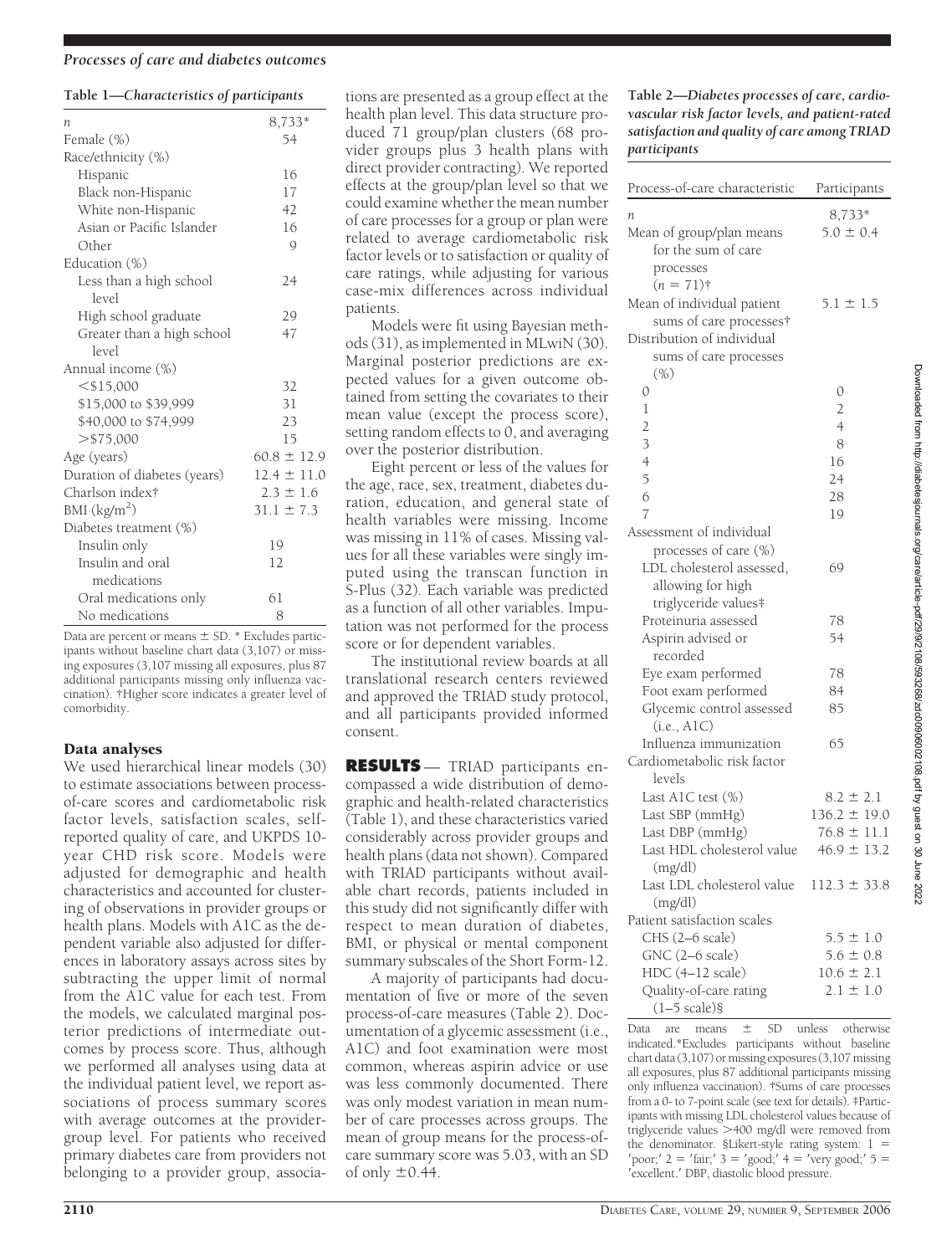**Table 3—***Differences in cardiovascular risk factor levels, patient satisfaction, and quality of care with a 1-point increment in the sum of care processes*

| Outcome                                              | Mean<br>difference | Lower 95%<br>posterior bound | Upper 95%<br>posterior bound |
|------------------------------------------------------|--------------------|------------------------------|------------------------------|
| Cardiometabolic risk factor levels                   |                    |                              |                              |
| $SBP$ (mm $Hg$ )                                     | $-0.55$            | $-2.49$                      | 1.47                         |
| A1C(%)                                               | 0.06               | $-0.20$                      | 0.33                         |
| HDL cholesterol (mg/dl)                              | 0.71               | $-0.41$                      | 1.89                         |
| LDL cholesterol (mg/dl)                              | $-4.51$            | $-7.58$                      | $-1.46$                      |
| CHD risk score $(\%)^*$                              | $-0.62$            | $-1.61$                      | 0.32                         |
| Patient satisfaction scales                          |                    |                              |                              |
| CHS (2–6 scale)                                      | 0.15               | 0.05                         | 0.26                         |
| GNC(2–6 scale)                                       | 0.07               | 0.00                         | 0.13                         |
| $HDC(4-12 scale)$                                    | 0.32               | 0.12                         | 0.51                         |
| Quality-of-care rating $(1-5 \text{ scale})\uparrow$ | 0.22               | 0.13                         | 0.32                         |

Excludes participants without baseline chart data (3,107) or missing exposures (3,107 missing all exposures, plus 87 additional participants missing only influenza vaccination). \*Difference in 10-year predicted probability of a CHD event (24,25). †Likert-style rating system:  $1 = 'poor; '2 = 'fair; '3 = 'good; '4 = 'very$ good;'  $5$  = 'excellent.'

# Associations between processes of care and outcomes

Table 3 depicts the predicted mean change in intermediate outcomes, patient satisfaction scales, and the quality-of-care ratings across all patients of a provider group/health plan with a 1-point increment in the mean sum-of-care processes at the group/plan level (i.e., with an average of one additional care process for each patient in the group/plan).

We found that for each 1-point increment in the mean number of care processes, the predicted mean LDL cholesterol level was 4.51 mg/dl (95% CI 1.46–7.58) lower. We observed no significant associations between higher mean process summary scores and A1C, SBP, or the UKPDS 10 year CHD risk score. However, we did find that a higher mean process score was associated with statistically significantly better scores on patient satisfaction scales (i.e., with CHS, GNC, and HDC) and with self-rated quality of care.

**CONCLUSIONS** — We found that provider groups or health plans that documented a higher average number of seven common diabetes care process measures had patients who, on average, had better levels of some, but not all, measures of diabetes care quality. Although we observed meaningful associations between the sum of simple diabetes process measures and mean LDL cholesterol levels, patient satisfaction, and self-rated quality of diabetes care, we did not observe similar associations with other cardiometabolic risk factor levels. Our findings suggest that these seven simple

performance measures also reflect differences in patient-centered indicators of care quality across groups or plans, but they do not capture variations across groups in all dimensions of quality that lead to improved cardiometabolic risk factor control.

One explanation for our findings is that patient satisfaction and self-rated care quality can be influenced more easily than cardiometabolic risk factor levels. Patient perceptions about care may significantly improve in the context of very general strategies to improve the documentation of clinical care processes, particularly if these processes of care lead to a greater level of contact or attention toward the patient. Greater patient contact associated with performing a foot examination, discussing aspirin use, administering influenza vaccinations, or additional visits for a dilated eye examination or laboratory tests to document LDL cholesterol, A1C, and urine protein levels may affect patient perceptions about the comprehensiveness and quality of their care. Moreover, it is also possible that some cardiometabolic risk factor levels are easier to influence than others. For example, it may take longer for general, systems-level quality improvement efforts to have a population-level effect on levels of SBP, A1C, and HDL cholesterol than it does to increase the use of hydroxymethylglutaryl-CoA reductase inhibitors (statins) in the face of elevated LDL cholesterol levels. We had hoped to examine this possibility, but longitudinal analyses of TRIAD provider group-level data are not feasible because a large proportion of groups that were operating during the baseline patient assessment were no longer operating at the time of the patient follow-up assessment 2 years later. As an exploratory analysis, we artificially assigned the 5,432 patients who did have follow-up chart and survey data to the same provider group or plan that they were receiving care from at baseline, and we reran each of the prediction models. These analyses found that the baseline sum of care processes only predicted the HDC scale and self-rated quality of diabetes care 2 years later; we found no associations between the sum of simple diabetes processes of care at baseline and any cardiometabolic risk factor levels at the time of follow-up. It is unclear from these analyses if any possible "real" but delayed effects of group-level quality improvement strategies at baseline would have emerged over time if provider groups had not dissolved.

Our study has some additional limitations. We did not conduct this study to develop an exploratory prediction model that weights individual processes differentially for different outcomes. Instead, we tested an a priori hypothesis wherein documenting more simple processes of diabetes care would be associated with other indicators of higher care quality. Testing this hypothesis involved representing clinical performance by the simple sum of different individual processes of diabetes care. Although considerable evidence supports associations between individual processes and individual risk factor levels, it may be unreasonable to expect that a summary measure comprising multiple process measures should predict any one individual risk factor in isolation. However, we also evaluated associations between the sum of simple processes and more generic quality-related outcomes, including patient satisfaction, self-rated quality of diabetes care, and the 10-year UKPDS CHD risk score, which incorporated several risk factors into one composite measure. We did find significant associations between the sum of simple diabetes processes of care and patient satisfaction and self-rated diabetes care quality. However, the composite CHD risk measure was no more associated with the number of simple processes of care than were the individual levels for A1C, SBP, and HDL cholesterol.

The major driving force for any quality measurement program is to improve medical care to produce better health outcomes. Thus, one natural conclusion from our research is that we need perfor-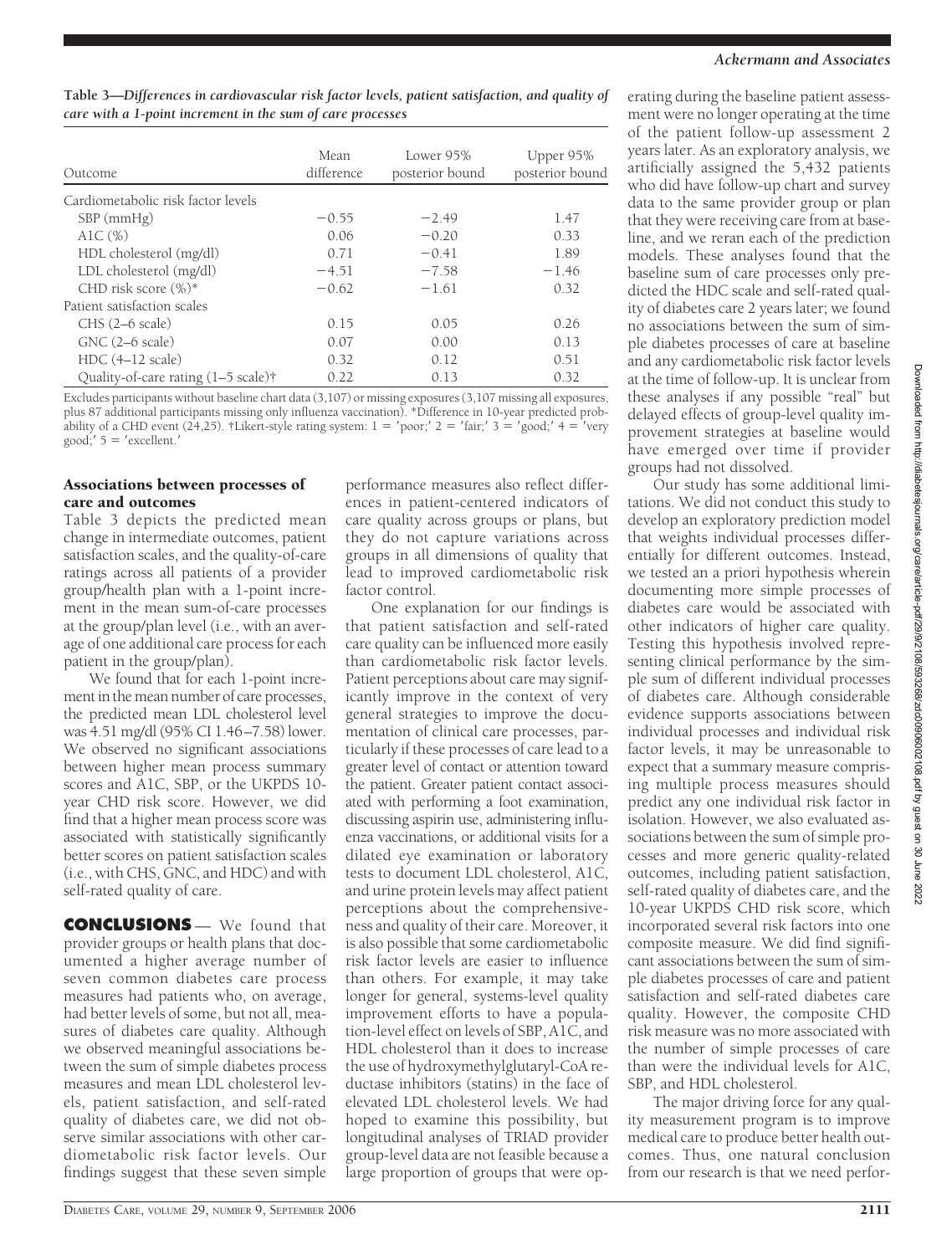#### *Processes of care and diabetes outcomes*

mance indicators that are more strongly linked to health outcomes. Intermediate outcomes have this characteristic but are influenced as much or more by patient factors (e.g., differences in the underlying disease severity of different patient populations) than by the delivery of medical care (33–36). The complexity of efforts required to adjust for differences in disease severity when comparing large groups of patients makes intermediate outcomes far less appealing as a sole method for performance measurement and comparison (33,37). Moreover, if the goal of performance measurement is to identify target areas for efforts to improve medical care, we need to understand something of the relationship between current processes-of-care delivery and the resulting intermediate outcomes. In this context, some form of process measurement may remain necessary to allow us to identify actionable areas for quality improvement (37).

Our study shows that the seven simple process indicators that mirror the accountability measures currently recommended by the Alliance have little association with cardiometabolic risk factor levels. These simple indicators were not initially designed with linkages to risk factor control as a specific objective (15). Furthermore, they do not target those at highest risk or consider valid patient exceptions (e.g., aspirin allergy or lack of desire to consume a daily cholesterol pill) (36,37). We also found little variation in these indicators across individuals, groups, or plans, suggesting that groups and plans have already made good progress toward improvement and that the usefulness of these measures for comparing quality levels between groups or plans is passing (21). Measuring the quality of appropriate medical "actions," such as appropriate retesting of risk factor levels when they are well controlled and intensifying medical therapies when they are not, will require that we advance to a new generation of performance indicators.

One proposed solution is to link processes-of-care indicators with actionable intermediate outcomes and an assessment of appropriate action by the clinician (36–38). For example, high-quality lipid management for patients with diabetes might be assessed by *1*) LDL cholesterol assessment in the past year and *2*) initiation or dose adjustment of a lipid medication for individuals with LDL cholesterol values  $\geq$ 100 mg/dl or documentation of a repeat LDL cholesterol level  $\leq 100$  mg/dl. Such

an indicator is more likely to focus attention on a "process" known to improve risk factor levels and exhibits greater physician-level practice variation (38,39). Moreover, "hybrid" performance indicators would offer more information about targets for quality improvement efforts when some patients are identified and treated but still fail to reach recommended treatment goals. Although hybrid performance measures sound attractive when compared with use of either process-of-care indicators or intermediate outcomes alone, more research is needed to determine if they will indeed prove superior to these simpler assessment approaches.

Our work underscores the notion that desirable outcomes of diabetes care are difficult to predict by simply tracking the number of easily obtainable diabetes care processes, which mirror those currently recommended by the National Diabetes Quality Improvement Alliance (16,17). Greater emphasis is needed to move to a next generation of quality measures that capture more distal, actionable processes of care that are likely to reflect both patient-centered measures of care quality and cardiometabolic risk factor control for patients with diabetes.

**Acknowledgments**— This study was jointly funded by program announcement no. 04005 from the Centers for Disease Control and Prevention (CDC; Division of Diabetes Translation) and the National Institute of Diabetes and Digestive and Kidney Diseases (NIDDK).

The findings and conclusions in this report are solely the responsibility of the authors and do not necessarily represent the official views of the CDC or the NIDDK.

We acknowledge the participation of our health plan partners and that significant contributions to this study were made by members of the TRIAD Study Group.

### **References**

- 1. Buchanan TA, Xiang AH, Peters RK, Kjos SL, Marroquin A, Goico J, Ochoa C, Tan S, Berkowitz K, Hodis HN, Azen SP: Preservation of pancreatic  $\beta$ -cell function and prevention of type 2 diabetes by pharmacological treatment of insulin resistance in high-risk hispanic women. *Diabetes* 51: 2796–2803, 2002
- 2. Intensive blood-glucose control with sulphonylureas or insulin compared with conventional treatment and risk of complications in patients with type 2 diabetes (UKPDS 33): UK Prospective Diabetes Study (UKPDS) Group. *Lancet* 352:837– 853, 1998
- 3. Tight blood pressure control and risk of macrovascular and microvascular complications in type 2 diabetes: UKPDS 38: UK Prospective Diabetes Study Group. *BMJ* 317:703–713, 1998
- 4. Litzelman DK, Slemenda CW, Langefeld CD, Hays LM, Welch MA, Bild DE, Ford ES, Vinicor F: Reduction of lower extremity clinical abnormalities in patients with non-insulin-dependent diabetes mellitus: a randomized, controlled trial. *Ann Intern Med* 119:36–41, 1993
- 5. Cost effectiveness analysis of improved blood pressure control in hypertensive patients with type 2 diabetes: UKPDS 40: UK Prospective Diabetes Study Group. *BMJ* 317:720–726, 1998
- 6. CDC Diabetes Cost-effectiveness Group: Cost-effectiveness of intensive glycemic control, intensified hypertension control, and serum cholesterol level reduction for type 2 diabetes. *JAMA* 287:2542–2551, 2002
- 7. Scheffler RM, Feuchtbaum LB, Phibbs CS: Prevention: the cost-effectiveness of the California Diabetes and Pregnancy Program. *Am J Public Health* 82:168–175, 1992
- 8. Herman WH, Shahinfar S, Carides GW, Dasbach EJ, Gerth WC, Alexander CM, Cook JR, Keane WF, Brenner BM: Losartan reduces the costs associated with diabetic end-stage renal disease: the RENAAL study economic evaluation. *Diabetes Care* 26:683–687, 2003
- 9. Rodby RA, Firth LM, Lewis EJ: An economic analysis of captopril in the treatment of diabetic nephropathy: the Collaborative Study Group. *Diabetes Care* 19:1051–1061, 1996
- 10. Harris MI, Eastman RC, Cowie CC, Flegal KM, Eberhardt MS: Racial and ethnic differences in glycemic control of adults with type 2 diabetes. *Diabetes Care* 22:403– 408, 1999
- 11. Harris MI: Health care and health status and outcomes for patients with type 2 diabetes. *Diabetes Care* 23:754–758, 2000
- 12. Martin TL, Selby JV, Zhang D: Physician and patient prevention practices in NIDDM in a large urban managed-care organization. *Diabetes Care* 18:1124– 1132, 1995
- 13. Centers for Disease Control and Prevention (CDC): Levels of diabetes-related preventive-care practices: United States, 1997–1999. *MMWR Morb Mortal Wkly Rep* 49:954–958, 2000
- 14. Saaddine JB, Engelgau MM, Beckles GL, Gregg EW, Thompson TJ, Narayan KM: A diabetes report card for the United States: quality of care in the 1990s. *Ann Intern Med* 136:565–574, 2002
- 15. Fleming BB, Greenfield S, Engelgau MM, Pogach LM, Clauser SB, Parrott MA: The Diabetes Quality Improvement Project: moving science into health policy to gain an edge on the diabetes epidemic (Re-